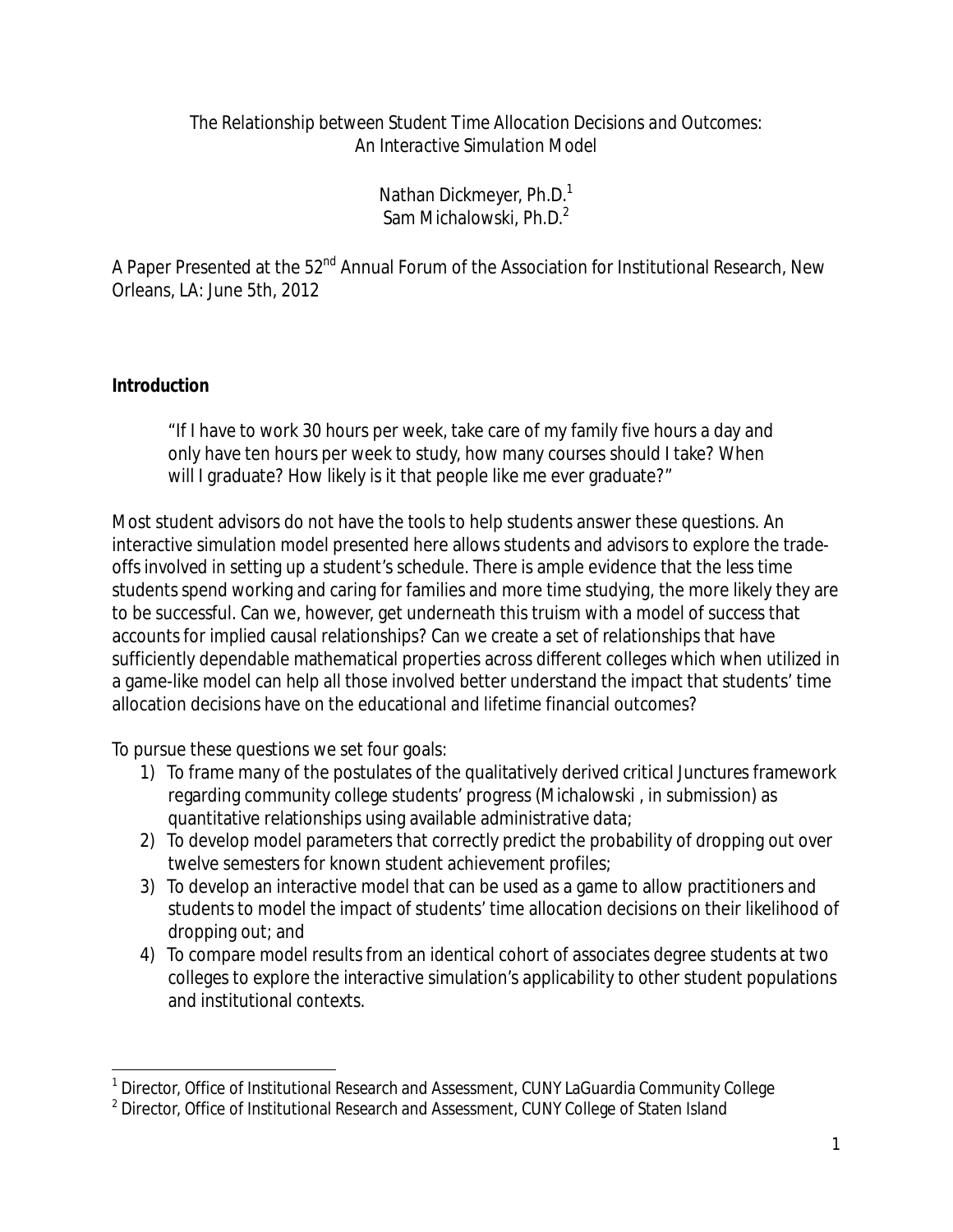The intentions of interactive modeling differ from those of predictive modeling. Predictive modeling uses techniques like regression to link a set of characteristics to a dependent or outcome variable. In interactive modeling, the results of descriptive and predictive statistics allow users to test the application of their values to relationships (often derived from statistics) constrained by real world outcomes. Interactive financial planning models for universities have been used to test the impact of various scenarios on value formulation in higher education financial decision makers (Dickmeyer, 1983). Users learn about the modeled impact on outcomes of selecting various alternatives. This learning changes the user's views about the desirability of the alternatives.

The relationships in the model described here are consistent with many of the postulates of the *critical junctures* framework of community college students' progress (Michalowski, in submission). Using a qualitative approach, Michalowski finds that many community college students' enrollment disruptions (i.e., going part-time, stopping out, dropping out) result from crises where their performance of responsibilities and tasks internal and external to their college-going is simultaneously threatened. The resulting "pile up of stressors" (Wells, 2006) causes critical junctures in their progress. Difficulties with family and work responsibilities, personal health, and living arrangements coincided with academic challenges, counterproductive behaviors by instructors and staff and administrative hurdles.

Michalowski (in submission) finds that community college students develop and employ *strategies of resilience* during critical junctures to remain productively enrolled. These strategies involved interpersonal skills such as time management and accessing social resources such as administrative gatekeepers and informants. In general, deployment of such strategies was more evident among interviewees lacking significant external constraints (e.g., children, full-time employment), and/or were not too shy or proud to seek help from instructors, tutors and family and other social support systems. Older students tended more to the latter behavior. Younger students tended to have fewer constraints, but also weaker problem-solving skills to manage critical junctures. In some cases, attending part-time or stopping-out was actually an adaptive reaction to critical junctures permitting them to temporarily reprioritize their energies.

Incorporating these and other findings, Michalowski (in submission) arrives at a conceptual *temporal risk*-*field* model for enrollment disruptions encountered by community college students. This model suggests that the academic and administrative aspects of college-going combine with the challenges of life tasks at specific stages of their college careers to produce differential risks for enrollment disruptions. This model stipulates that the likelihood for enrollment disruptions may be lessened by the protective influence of certain college-side interventions and improvement in students' task-competence over their careers. Due to the permanence of life task challenges, however, Michalowski's study suggests that a certain degree of risk is ever-present in community college students' lives.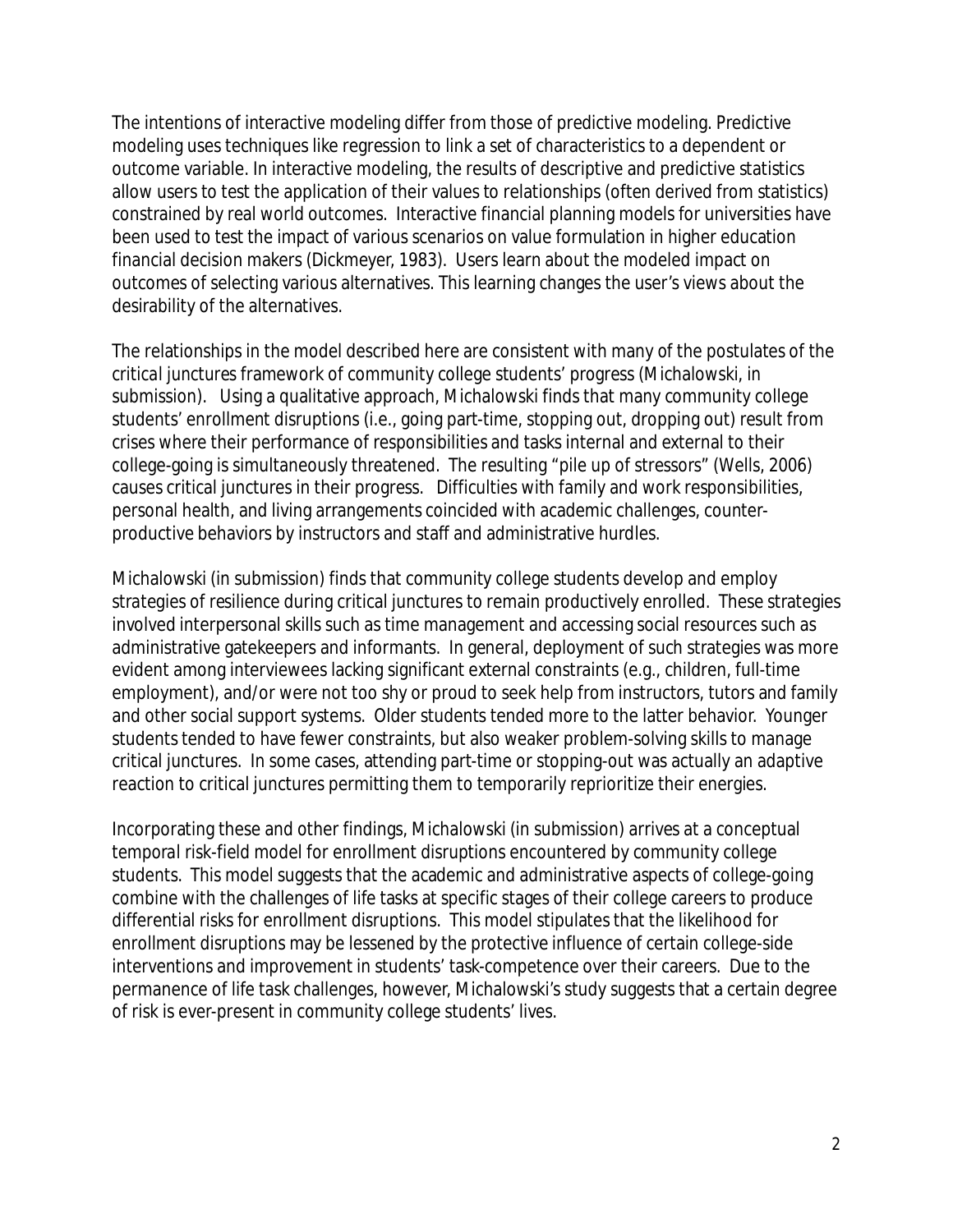# **Data Used**

Descriptive statistics presented in this paper use a longitudinal dataset of new students (freshmen and transfers) starting in fall 2004 at a community college (College A). The multivariate model compares outcomes at College A to College B, a Carnegie Master's L comprehensive college which also enrolls and graduates a sizable number of associate degree students. During model development, we selected parameters such that the model correctly predicted the probabilities of dropping out by semester, as well as the rates of graduation, for the entering new student cohort of fall 2004. The model was calibrated to get a best fit against credit load, successful course completion rates, stop-out frequencies and time to degree for 1) the average student in the cohort, 2) those students who completed with a 3.0 final cumulative grade point or higher, and 3) students with a final cumulative grade point less than 2.5. Specific parameters are calibrated so as to produce the lowest sum of squared differences between predicted and actual dropout rates for these three groups.

It should be noted that the relationship between hours of study and the probability of passing a course could not be tested with available data. Nevertheless, students revealed in interviews (Michalowski, in submission) that those with the worst grade points were the ones who studied very little. Interviews with successful students indicated a much greater dedication to study and help-seeking behaviors.

This comparison of the results between College A and College B can gauge how well the model estimates graduation and dropout rates from differing college environments, how calibration parameters must be adjusted to accommodate their differing student background profiles, and what those adjustments may mean.

# **Applied Value**

When presented to students and instructional or counseling practitioners in the field, the model offers a way for individuals to trade-off various immediate responsibilities or desires (e.g., caring for a child, income) against the somewhat uncertain value they assign to getting a degree. Experimenting with their simulated time allocations, working less and studying more, for example, and seeing the impact on time to degree and the likelihood of staying in school may have an impact on how students' real-world time allocation decisions, based on the earlier research on the use of interactive financial models by decision makers (Dickmeyer, 1983).

# **Theoretical Framework**

Four postulates that relate to how student behaviors lead to successful college completion emerge from the critical junctures framework (Michalowski, in submission). These will later be combined mathematically using one "Law of Time" to create the interactive model. The four postulates concern: The Role of Fate, The Impact of Preparation, The Impact of Intervention, and The Impact of Investment.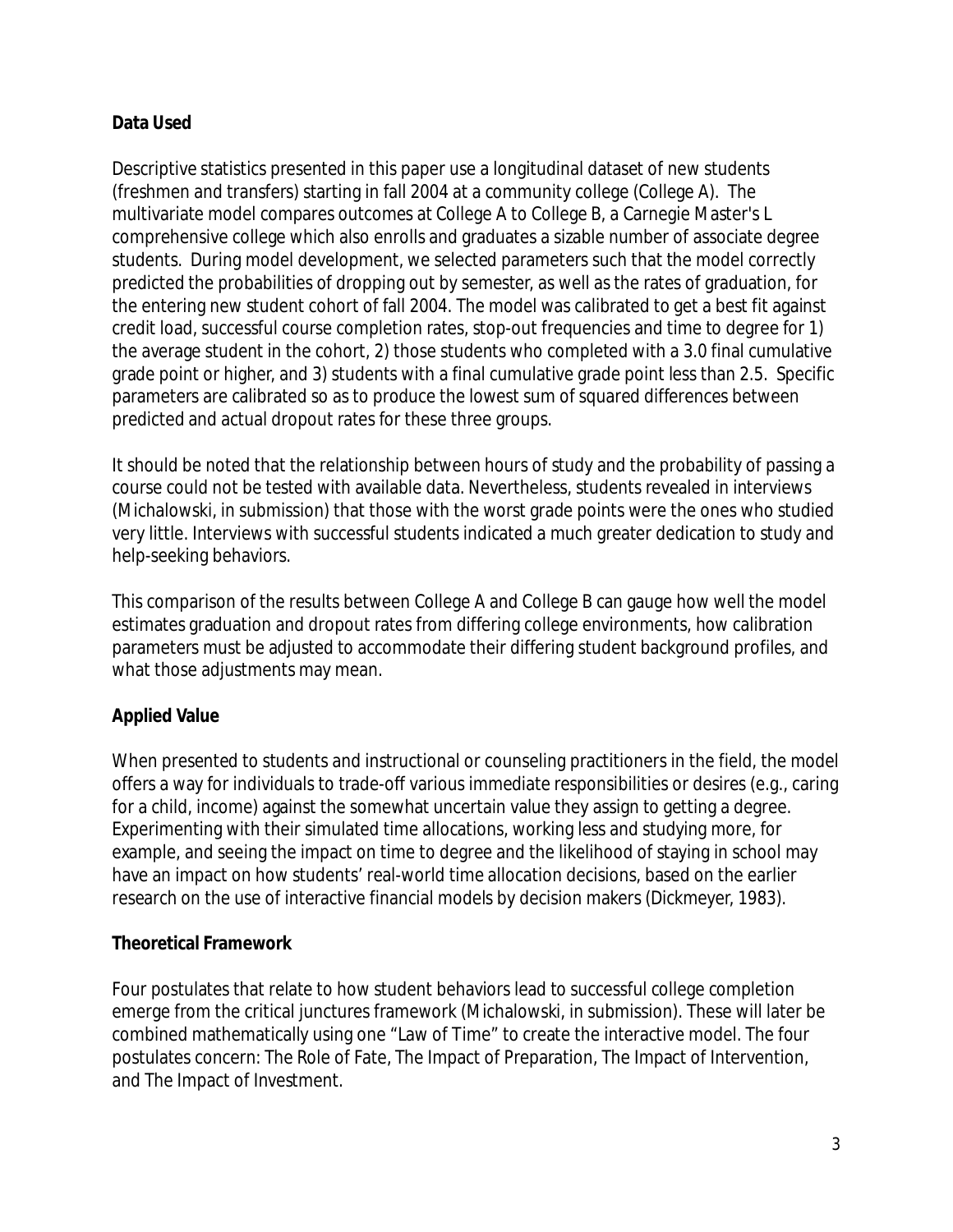# **The Role of Fate**

Postulate: Life events happen to everyone at about the same rate. To model this, we found that assigning a life event sufficiently dire to push a student out of college about once every five semesters fit best our data. Michalowski (in submission) found that students who dropped out were usually attempting to deal with insufficient income to support a family, a death or illness in the family, or other life problem that made the cost and time of school extremely difficult to handle. Many students found ways to handle these pressures, and not all problems seemed as great as others. Nevertheless, few students with no outside pressure seemed to be dropping out. The description of drop-out pressures suggests that the risk for and cumulative effect of life events is a sort of constant for all students. Therefore, we conclude that fate intervenes such that each student deals with these life events in one way or another at some (or most) points in his or her academic career.

This is not necessarily the only possible postulate of "fate." A competing theory is that some people are winners, while others are losers. In other words, people's fates are more predestined than random, and we should be able to tell who is going to succeed at some early stage. In fact, much of our research looking for "high risk" students is based on this way of viewing fate. Nevertheless, those of us who have followed this line of research have been fairly frustrated over the years. Each time we uncover a new "marker" of risk, we find that it correlates closely with all our old markers and the number of those at risk that we identify goes down. Our identification accuracy remains poor.

Let's look at some of the markers. There is much focus on the differential educational attainment of students by their racial or ethnic backgrounds. Using an ultimate rate of institutional success (transfers + graduates), the following differences are observed among the major race/ethnic categories: Asians (55%), Whites (54%), Blacks (47%) and Hispanics (41%) at College A.



Figure 1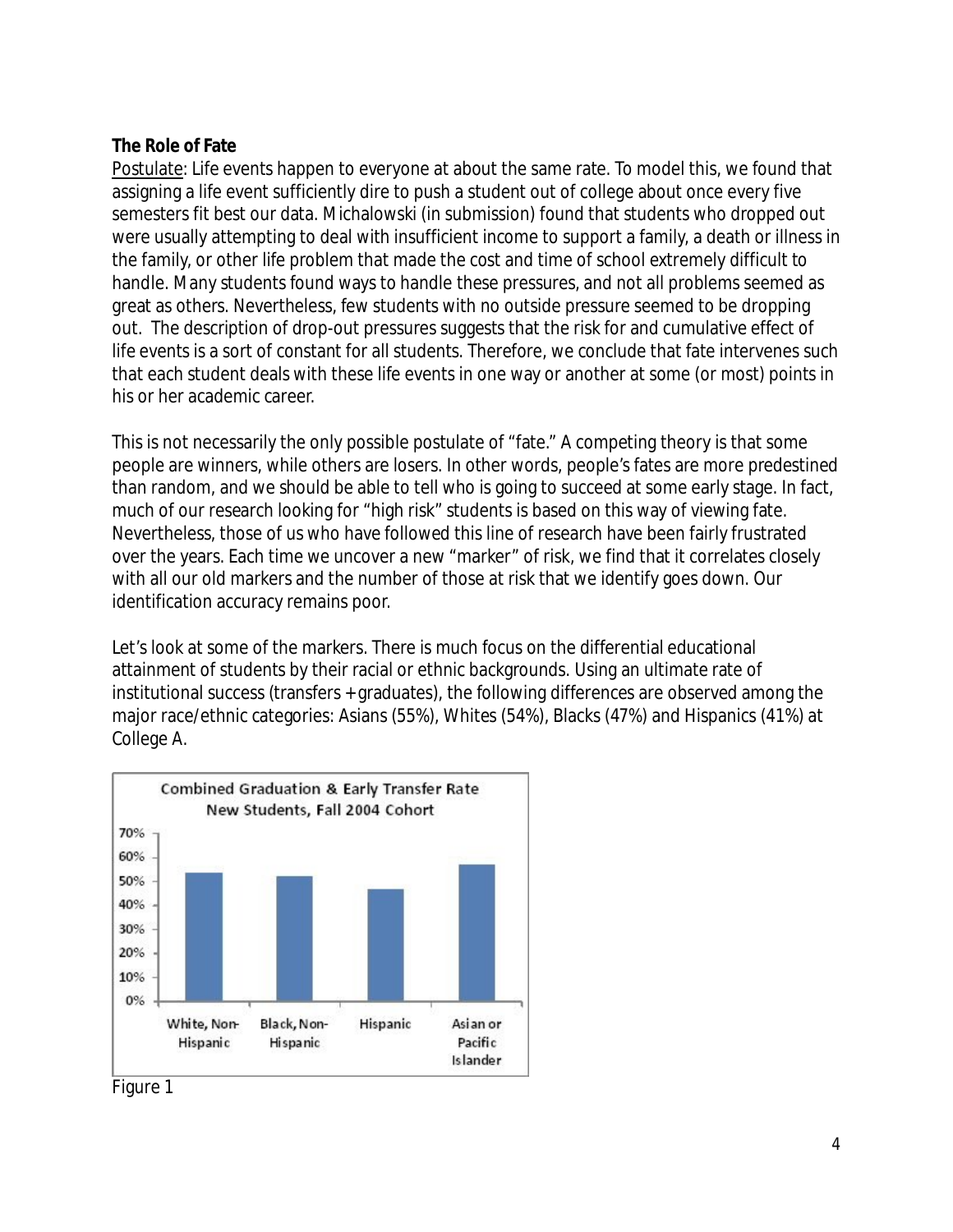Yet, these relatively similar averages make it difficult to claim that a student from one particular group is more likely to drop out than one from another. All groups cluster around 50%: some higher, some lower. If we are to find "high risk" students, we will need more accurate descriptors than these.

Basic skills could be another way to separate "winners" from "losers." Unfortunately, developmental skills tests do not, in general, allow us to determine who is highly likely to drop out or graduate with one exception: those who have the lowest scores in math. These students have graduated from high school, yet they are not proficient at arithmetic. We surmise that, among all academic skills, math acts most directly as a proxy for the social problems that threaten students' progress. While data reflect that most students can be prepared for college work, those who require the lowest levels of remedial math are the least likely to graduate. While it has yet to be tested, the abstract-seeming nature of math coursework may contrast with math-challenged students' concrete life problems and crises in such a way that they more readily underestimate their likelihood of passing even remedial-level courses.

Figure 2 shows how unlikely it is for a student who needs the lowest level math preparation to graduate, especially if the student has other basic skill needs. Nevertheless, notice how similar the graduation rates for students with low reading and writing scores are when compared to those who need no basic skills remediation.



Figure 2

Using such "predestined" correlates of success and failure has not, for the most part, led to a smoking gun. The critical junctures framework (Michalowski, in submission) led us to incorporate fate as random: at least among the less academically prepared associate degree populations, dropping out is not readily predicted using pre-college and initial enrollment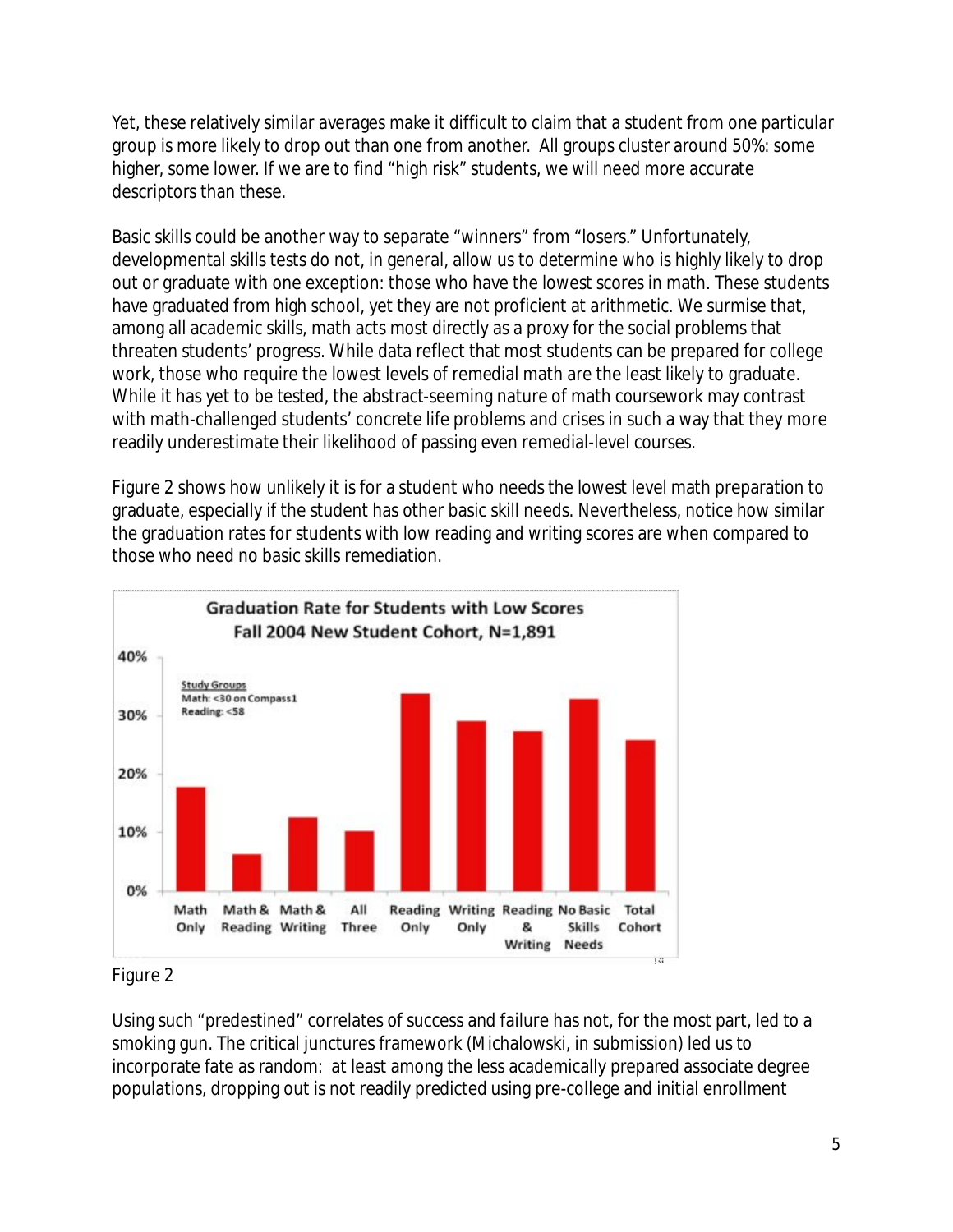characteristics because these are nearly identical in value. Keeping the probability of an academic career-halting life event constant in the model improves its' ability to predict dropout behavior. The constant background of fate is held constant in the model along with the positive impact of preparation and intervention and the momentum of personal investment.

# **The Impact of Preparation**

Postulate: A low level of preparation makes it harder to graduate. By combining the first two theories in a model, the model can better fit the data. Although life events may be random, dropping out and graduation rate predictions can be adjusted relative to test scores. The reader should note that students requiring developmental work on their basic skills will take longer to graduate and will be exposed to the random events of life longer, automatically decreasing the probability of graduation.

A competing assumption is that a community college can help any student graduate, regardless of preparation. Figure 3 tells us again that the proposed postulate is more true for math than for English, where the competing assumption appears true. Most students can be brought up to the level required of students who are admitted directly into credit-bearing English courses.



Figure 3

Figure 4, however, shows that those who do manage to get out of developmental math are able to pass the Math 101 Gateway type courses as well as those who initially test out of developmental math. The challenge with math seems to be passing the developmental level courses. This falls in line what others have discovered about remedial-needs students; those who satisfy remedial requirements tend to do as well over the long term as their non-remedial peers (Attewell, Lavin, Domina, & Levey, 2006; Behr, 2008). This is a comforting thought.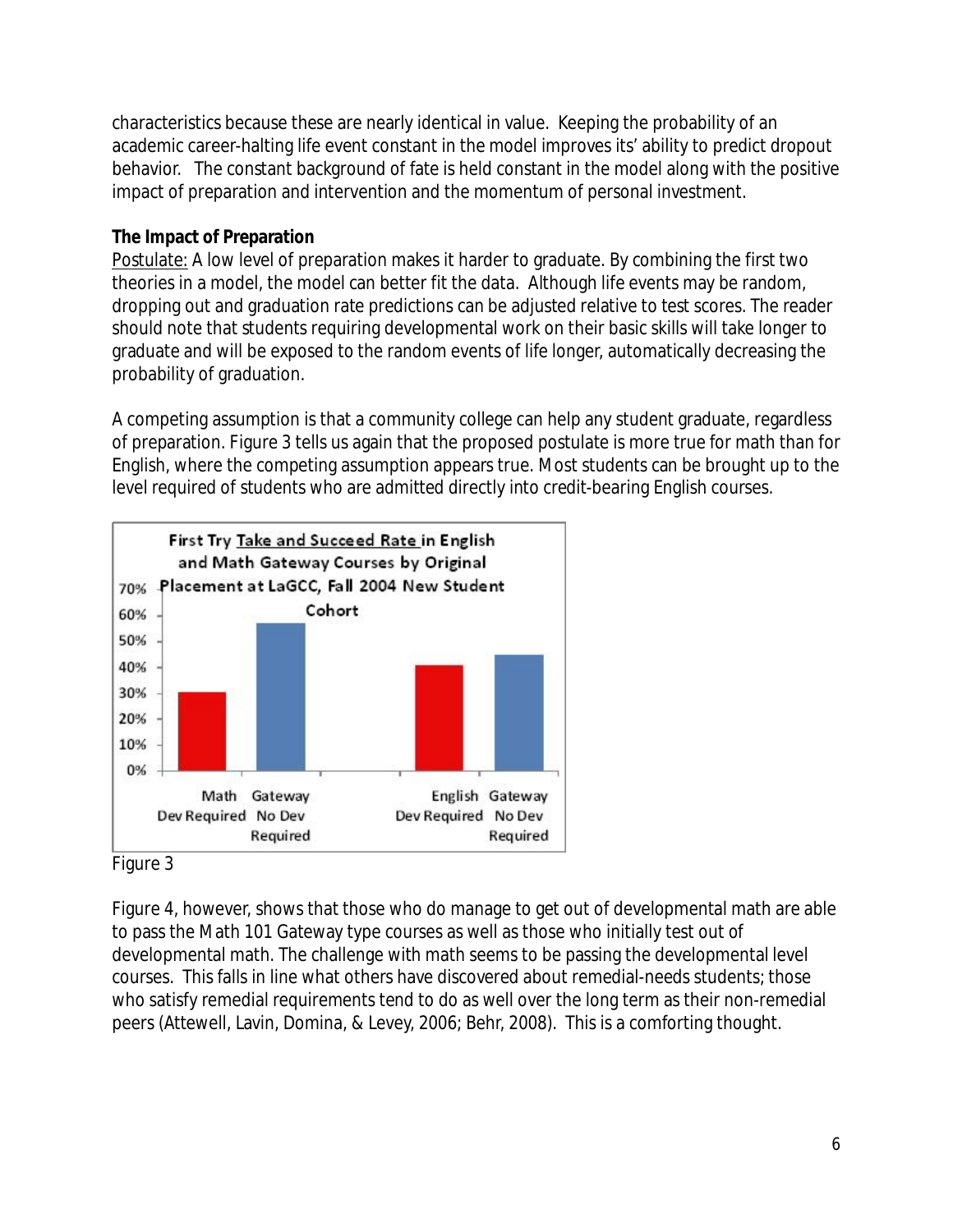

Figure 4

Figures 5 and 6 confirm that the more developmental skill needs a student starts college with (both breadth and depth—placing into lower level courses), the less likely it is that the student will be in a position to take all credit courses and move on to graduation.



Figure 5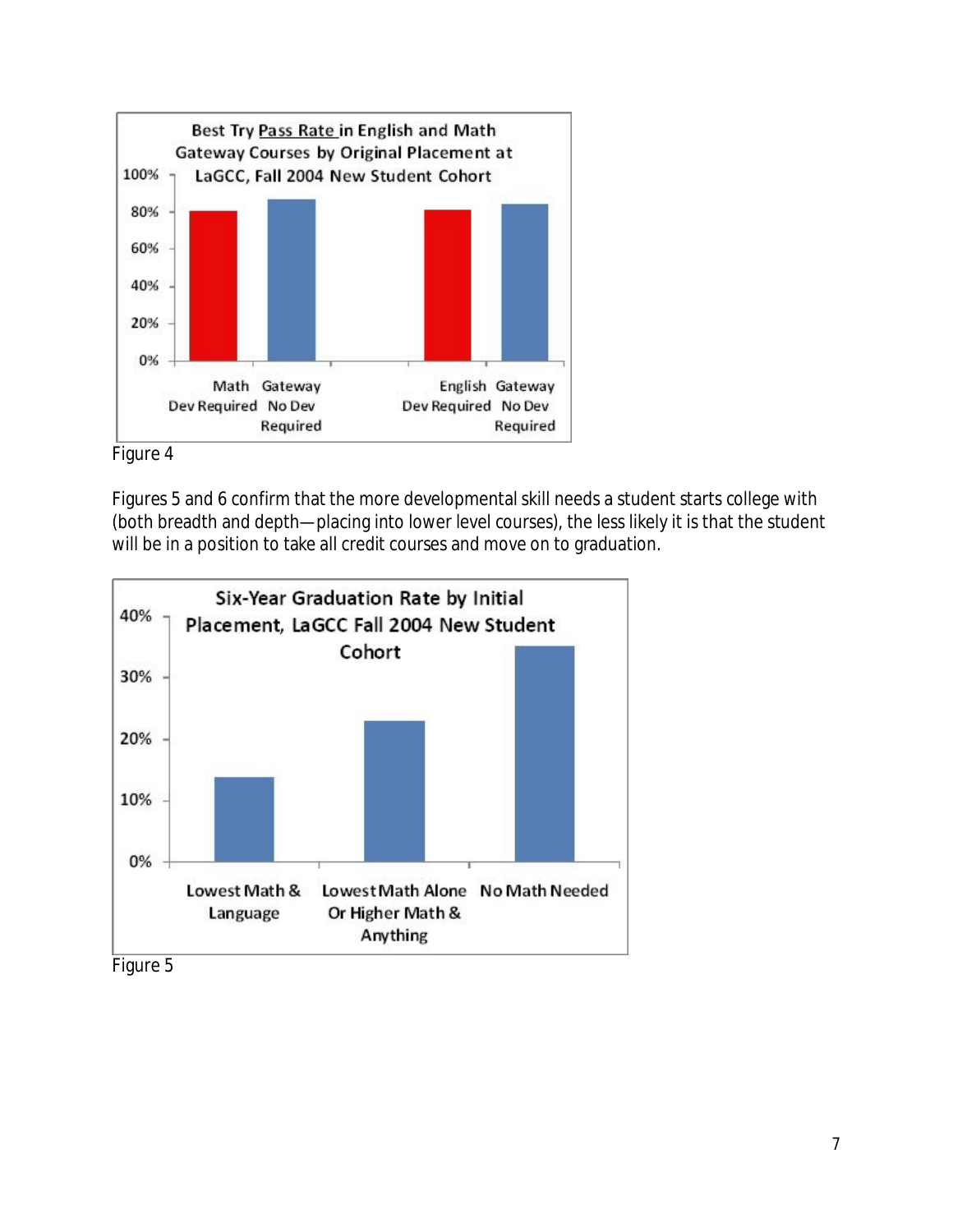

Figure 6

Thus, our model should also account for the fact that the more developmental work that a student is required to take, the greater their risk of dropping out early.

# **The Impact of Intervention**

Postulate: Students who experience an intervention are more likely to graduate. Many students come to community colleges after some sort of failure experience. Some have left high school and return after earning their GED. Others do not get into a four-year institution because of basic skill needs. Still others have failed out of other colleges and enrolled in community colleges as a last resort. Many do not understand or did not yet learn that college-level course work requires a very different commitment than they needed to get through high school. Many community colleges have designed a large number of experiences and interventions to change perceptions that minimal commitment is all that is required to graduate and to turn around students' expectations of failure.

Nevertheless, a competing assumption says that only students who are more likely to graduate seek out interventions. A growing literature on student engagement among community college students suggests that there is a relationship between academic and social integration and engagement and outcomes, but this relationship is not always straightforward. It is essentially very difficult to develop data supporting the primary theory of intervention. Researchers rarely get a chance to assign students randomly to an intervention but some promising local demonstration studies are underway. Students, randomly assigned to orientations using Value Auctions, had higher retention after the first semester than those from other orientation (see Levy, M.A. , Jones V., McGowan L. & Polnariev, 2011, for a description of the activity). And anecdotal "turn around" stories abound where many eventually successful students adopted successful strategies because of work with a specific faculty member or program counselor.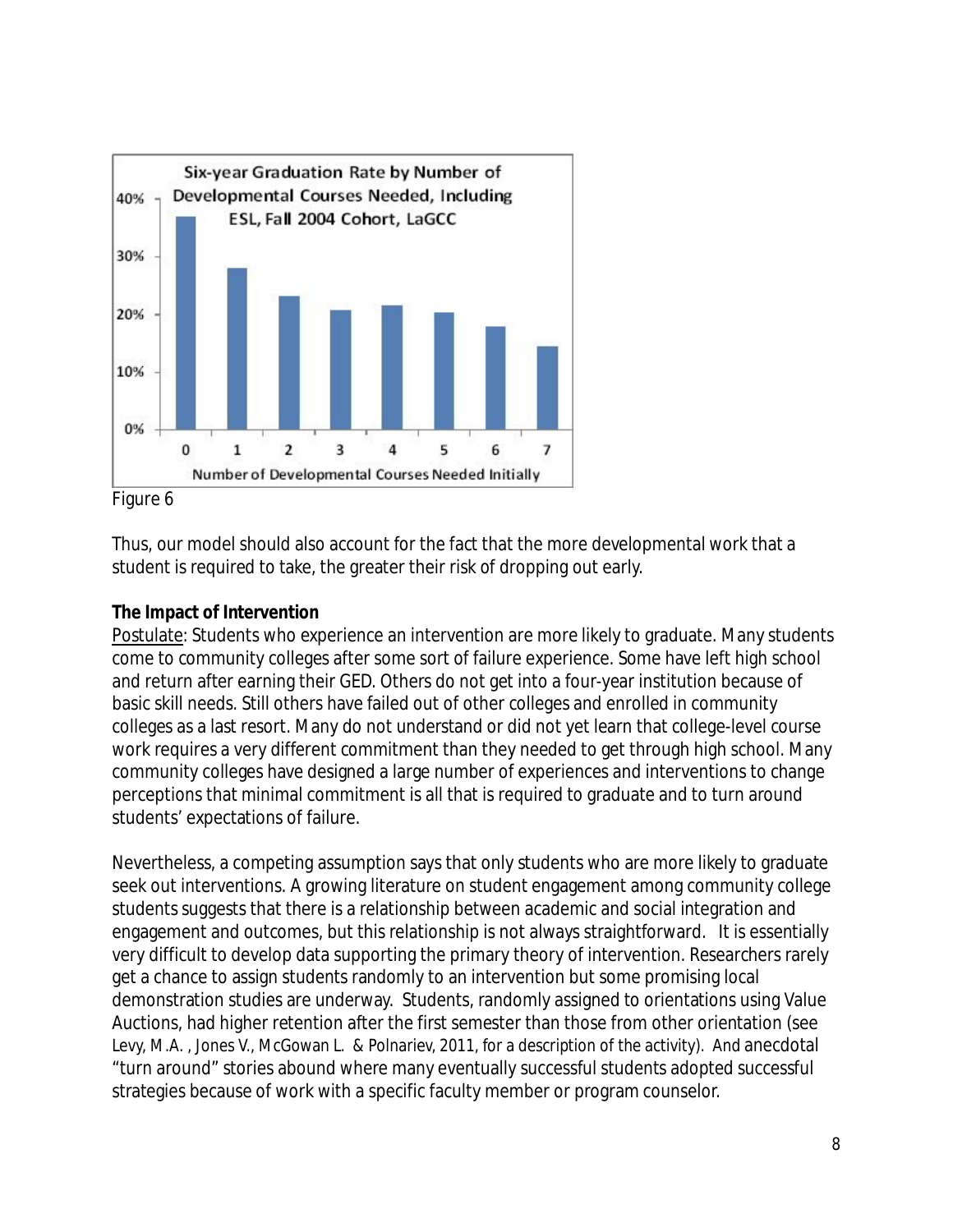At best we feel that the number of hours a student dedicates to seeking help, getting advice, participating in campus events, working with student government and other activities should have some small effect on the probability of reaching graduation. This effect is clearly present in the accounts of successful students in Michalowski (in submission). Students who were able to break through their pride and ask for help and were relentless in doing so were able to overcome significant academic hurdles. This largely circumstantial and anecdotal evidence is not convincing enough, however, to make this factor very significant in the model's equations.

#### **The Impact of Investment**

Postulate: The more a student studies, the more likely it is that the student will graduate. If nothing else, the probability of passing courses should increase as a student spends more time studying. The quality of the time can not, unfortunately, be measured. Isn't an hour studying in the library going to be more valuable than an hour on public transit?

The competing assumption holds that some students are smart and some are lucky and that time spent studying isn't important. All we know is that the higher a student's grades are the more likely he or she is to graduate. Hard data needed to calibrate this parameter isn't available. Again, only anecdotes from successful and unsuccessful students exists; those who take the time to study are the ones who graduate.

As a way of approximating the effect of effort on outcomes, Figure 7 shows the cumulative probability of dropping out for the cohort as a whole and for strong students, or those students with higher grade points (986 students graduated, dropped out or transferred out of College A out of the original fall 2004 new student cohort of 3,280 with a cumulative GPA of 3.0 or higher), against weak students, or those with lower grade points (1,656 students left with a cumulative GPA less than 2.5). Note how the probability starts fairly high, climbs quickly in early semesters, then continues growing with each passing semester. Note also that those students who leave with a low cumulative average have the highest initial probability of dropping out, the steepest early increases and the highest continuing probability.

Figure 7 presents the key set of data that ties all the postulates together for College A. Students begin with somewhat differing probabilities of dropping out. Some students, however, appear to pick up some protection from dropping out during their experience at College A as represented as those with higher cumulative grade points. While exposure to life events continues, these students have a growing level of resilience that protects them and causes their probabilities of dropping out to grow much more slowly than those who have lower GPAs.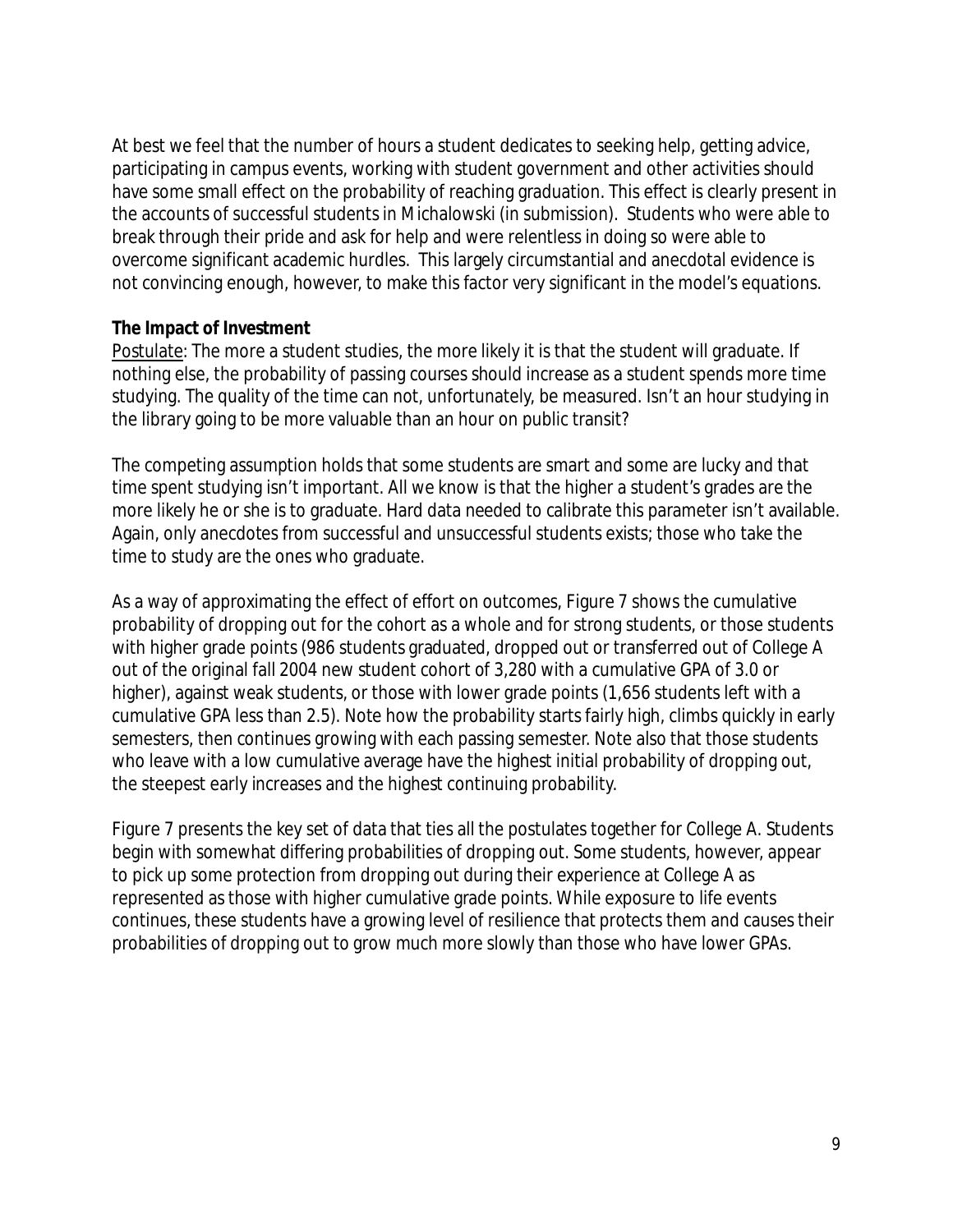



Figure 8 looks at the same cohort, but examines the correlation of a single semester's GPA against eventual probabilities of graduating. Over the first four years, with each passing semester, a high semester GPA becomes more and more predictive of graduation. Also in the first three years, a low GPA in a single semester is very predictive of not graduating. After four years, there are fewer students (those who have not graduated, dropped out completely or transferred) in the cohort and the probabilities are more unstable.

The correlation between hours spent studying and the probability of graduating is still not directly accounted for, but the connection between good grades and graduation is strong. Grades are, therefore, utilized as a proxy, albeit an imperfect proxy, for time spent studying. Figure 9 has a different set of break points to show a more extreme view of the relationship between semester grades and the probability of graduating. Both Figures 8 and 9 show the interaction of persistence, which we model as a gain in investment, and GPA on graduation probability. Nevertheless, Figure 9 demonstrates that even persistence does not improve graduation chances for the lowest GPA students.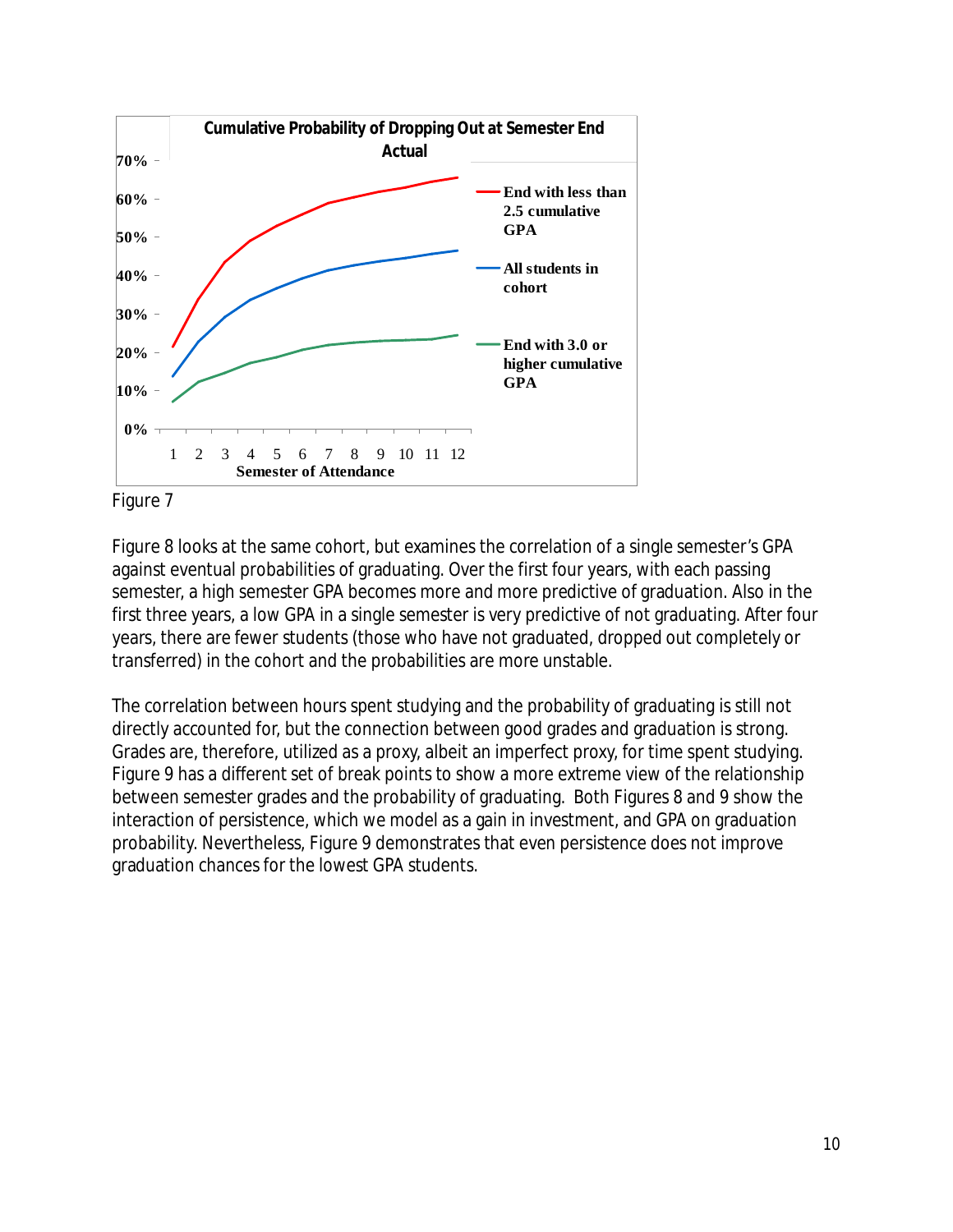

Figure 8



Figure 9

# **Law of Time**

Law: There are only 168 hours in a week. And, in those 168 hours a person has to accomplish a certain number of tasks or activities, whether mandatory, required or optional.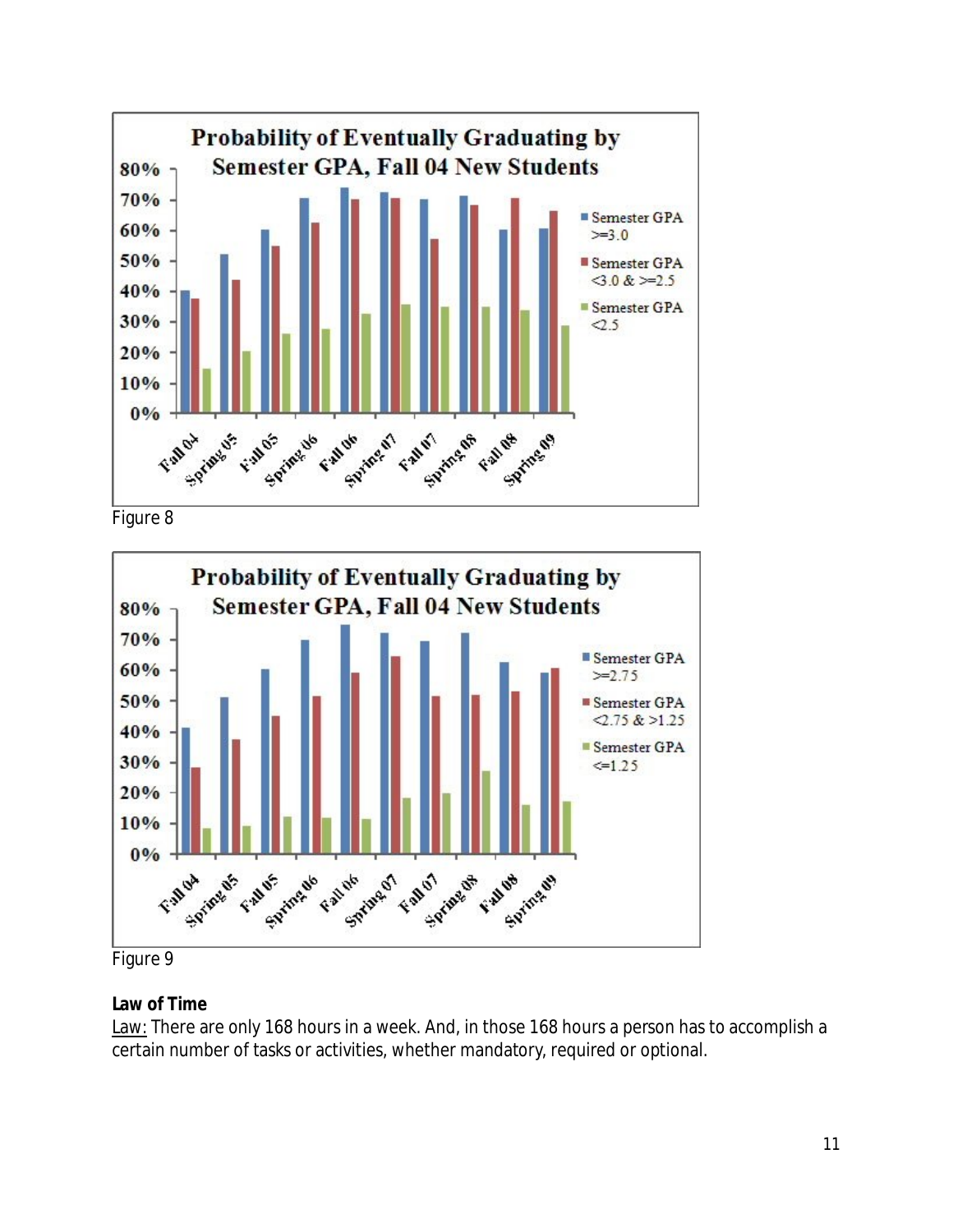**Mandatory tasks** are necessary for life to continue at least to modern standards and include: procuring food and eating, sleeping, maintaining a domicile and procuring money (through all possible means).

**Required tasks** are those tasks which a person is required to do according to social standards, but are in essence not mandatory. These include self-care (e.g., bathing), taking care of family and children, washing and cleaning, commuting to work or school, attending classes, and accomplishing administrative tasks (e.g., paying bills).

**Optional tasks** include activities related to enjoyment and self-improvement, like spending time with friends and family, exercising, shopping and consuming entertainment media.

In some instances required tasks overlap with optional activities particularly in the realm of schooling or training. For instance, some students must attend college so that they qualify for financial aid, which they need to support themselves. However, an optional activity can also turn into a required task, but by definition a required task cannot become an optional activity. How students parcel out these 168 hours among mandatory, required or optional tasks and activities is operationalized in our model.

# **The Model**

The model is thus based on the most likely postulates: 1) Stressful life events happen to everyone at about the same rate; 2) A low level of preparation makes it harder to stay in college and graduate; 3) Students who experience an intervention are more likely to graduate; and 4) The more a student studies, the more likely it is that the student will graduate. To this the law of time is added: there are 168 hours in a week which are spoken for in various ways.

A series of equations model these relationships. Parameters (calibration and standard) are then set to control the equations to align results with known outcomes. These outcomes were primarily those shown in figure 5, survival rates under various conditions (or the inverse: the cumulative probability of dropping out, which is one minus the survival rate).

# **Model Modalities**

The model runs in two modalities "typical" and "individual." In the typical mode, developmental needs and high school GPA (starting conditions) plus time allocations for taking courses, studying, working and other activities are input. Results are returned as probabilities of dropping out, transferring early, and graduating for each semester. The probabilities represent the proportion of a group of students, with those starting conditions and making those choices, who our model predict will drop out, transfer early or graduate.

In individual mode, meant as the game-like adaptation of the model to be used "in the field", the same input is used to generate individual outcomes, using random numbers to predict the outcome of various probable events, like a stressful life event or passing a course. A single pushbutton is used to re-generate random numbers and outcomes for any number of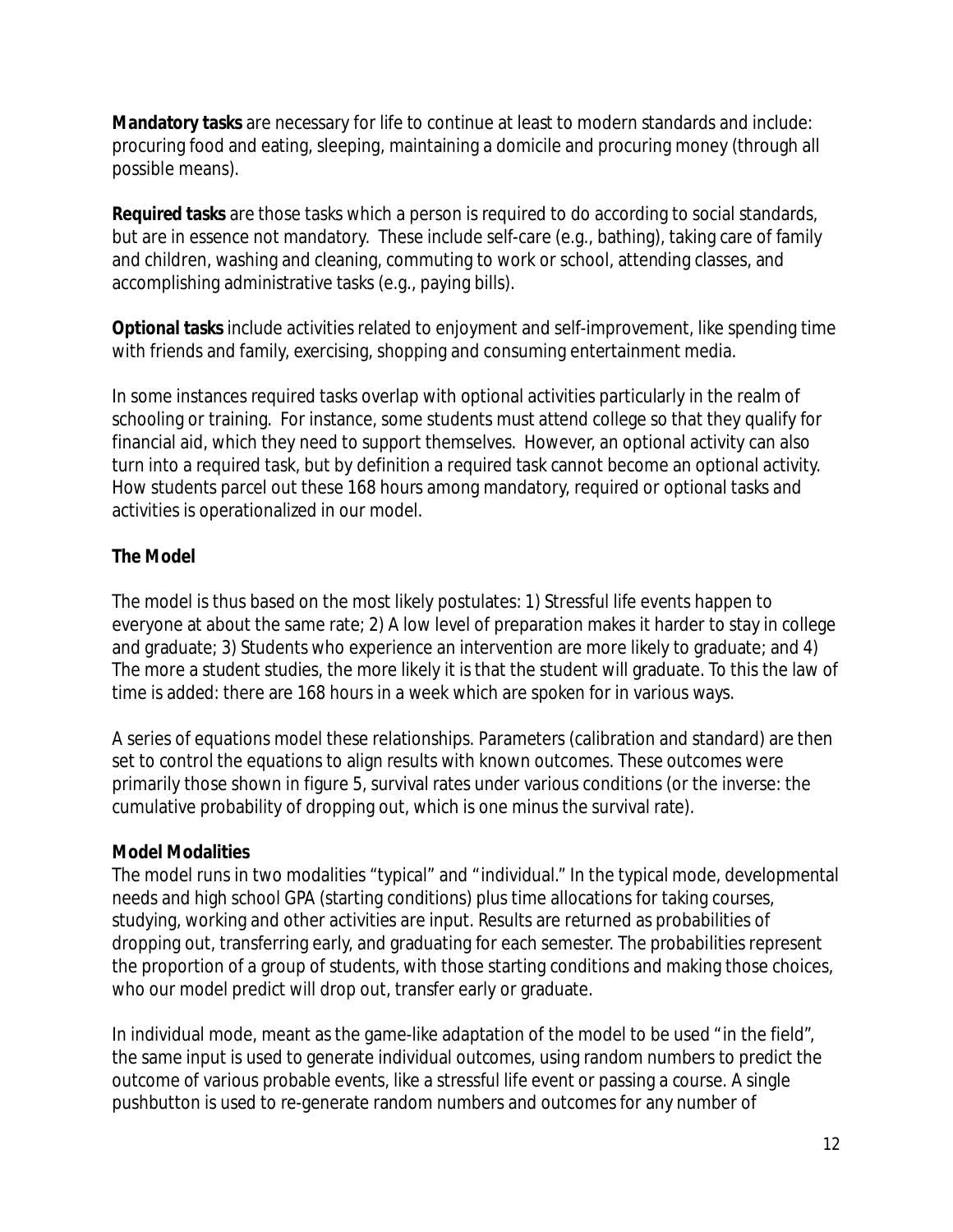individuals. For example, although a set of inputs may result in probable graduation by the sixth semester in the typical modality, in the individual version an individual might graduate in the seventh semester (or drop out in the second semester, etc.) because of the "roll of the dice" on life events and grades.

Table 1 presents the calibration and standard parameters and where applicable the comparative values used to match each of the two colleges' data.

#### **Probability of a Life Event**

In the model this parameter is called BadFac. The constant percentage that gave the best fit was 21% at College A and 17% at College B. In other words, each student, every semester had a 21% and 17% chance, respectively, of suffering a life event great enough to knock the student out of school, if no other factors intervened. The slightly lower BadFac for College B may in part be due to the protective features of the higher average socioeconomic status of that college's student population.

# **Application of the Protection Probability**

In the model a factor was applied to BadFac that effectively decreased the probability that the life event would knock the student out of school. The formula used was:

The probability of dropping out any semester  $=$  (1-ProProb) x BadFac

With any set of parameters, the model calculates the minimum and maximum number of protection points that a student might accumulate. The minimum number is one protection point (Minprot), while the maximum (Maxprot) ranged between two and four thousand.

In pursuit of a curve that mimicked the data shown in Figure 7, we sought a simple equation that would transform protection points into our protection probability. We settled on a fractional exponential using the one-fourth root as best approximating the curve. This limited the number of arbitrary factors, although the ¼ exponential (Profac) has no unique behavioral basis. It is simply the simplest fraction to give a good fit.

The full formula is:

# Protection probability (Proprob)=

(1-((Minprot+(Maxprot-Protection Points))/Maxprot))^Profac

The initial section of the formula normalizes the number of protection points to be a proportion of the distance away from maximum protection. The ¼ factor causes early protection points to be much more "protective" as far as a gain in protection from life events than points gained closer to the maximum. This allows the curves to fit better with the reality of our data.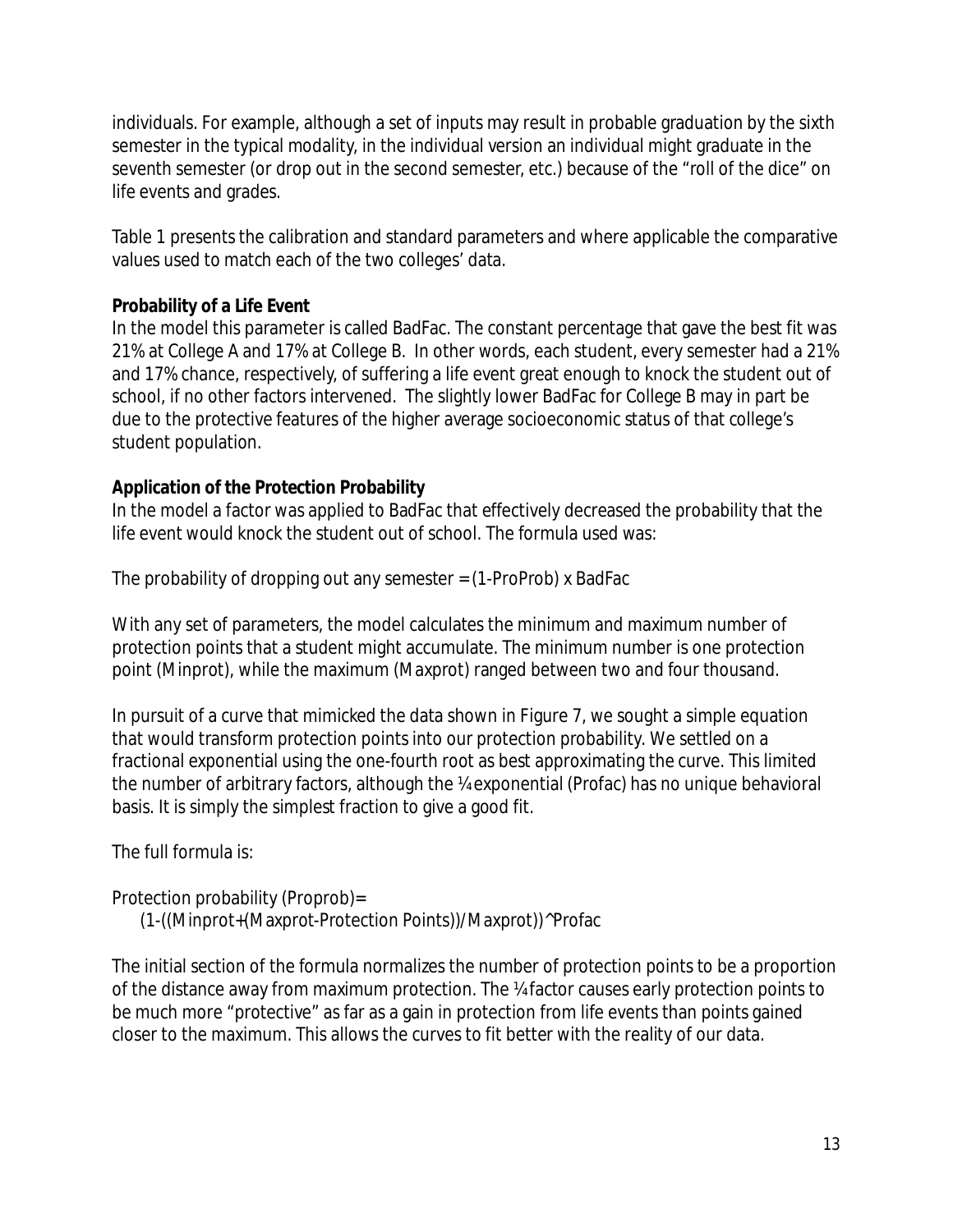|                                                                       |                 |                                                                                                                                                                                                                                                                                  | Α              | B    |
|-----------------------------------------------------------------------|-----------------|----------------------------------------------------------------------------------------------------------------------------------------------------------------------------------------------------------------------------------------------------------------------------------|----------------|------|
| <b>Calibration Parameters</b>                                         |                 |                                                                                                                                                                                                                                                                                  |                |      |
| Probability of a Life Event                                           | <b>BadFac</b>   | The chance that a student will suffer a life event great enough to knock them out of school<br>net of other factors                                                                                                                                                              | 0.21           | 0.17 |
| Support activities factor                                             | SupFac          | The weight for each weekly hour engaged in support activities                                                                                                                                                                                                                    | 0.8            | 20   |
| Credit earned factor                                                  | CredFac         | The weight for each credit earned in the last semester                                                                                                                                                                                                                           | 1              | 8    |
| Grades additional multiplier                                          | GrdFac          | The weight for each weekly hour of studying for each credit taken up to a maximum of<br>three hours per credit                                                                                                                                                                   | 9              | 0.4  |
| Developmental course<br>penalty                                       | <b>DevFac</b>   | Protection points subtracted for each course below the maximum number of developmental<br>courses a student can be placed into                                                                                                                                                   | 7              | 35   |
| High school grades factor                                             | HsgrdFac        | The weight per point in high school grade point to give to protection                                                                                                                                                                                                            | 6              | 35   |
| <b>Standard Parameters</b>                                            |                 |                                                                                                                                                                                                                                                                                  |                |      |
| Developmental course max                                              | MaxDev          | Maximum number of developmental courses a student can be placed into                                                                                                                                                                                                             | $\overline{7}$ | 6    |
| Minimum probability of<br>passing a course                            | <b>MinPass</b>  | Corresponds to not studying at all; set to pass rate of weak student group                                                                                                                                                                                                       |                |      |
| Maximum probability of                                                | <b>MaxPass</b>  | Corresponds to maximum number of hours a student could spend stuying (three hours per                                                                                                                                                                                            | 63             | 61   |
| passing a course                                                      |                 | week for each credit of course load); set to pass rate of strongest achieving group                                                                                                                                                                                              | 90             | 97   |
| Sleep achievement factor                                              | SleepFac        | The weight for each hour of sleep lost below a six hour minimum                                                                                                                                                                                                                  | $-1$           |      |
| Maximum Study                                                         | MaxStudy        | Maximum number of hours that study is useful per course credit                                                                                                                                                                                                                   | 3              |      |
| Transformation of protection<br>points into protection<br>probability | ProFac          | Used to create a curve that mimics data; has no unique behavioral basis; simply the<br>simplest fraction to give a good fit                                                                                                                                                      | $1/4$ root     |      |
| Probability Equations                                                 |                 |                                                                                                                                                                                                                                                                                  |                |      |
| Probability of passing<br>courses in a semester                       | PassProb        | The fraction of hours spent studying out of the maximum number of hours allowed for<br>studying (Maxstudy) applied to the distance between the minimum and maximum course<br>passing probabilities; Minpass + (Hours of study per credit-week/Maxstudy) * (Maxpass -<br>Minpass) |                |      |
| The probability of dropping<br>out any semester                       | <b>DropProb</b> | A 100% ProProb level would completely protect the student from a life event, while 0%<br>offered no mitigation at all; (1-ProProb) x BadFac                                                                                                                                      |                |      |
| <b>Protection Probability</b>                                         | ProProb         | A factor applied to badfac that effectively decreases the probability that the life event would<br>knock the student out of school; (1-((Minprot+(Maxprot-Protection<br>Points))/Maxprot))^Profac)                                                                               |                |      |

#### **Calibration Parameters, Selected Standard Parameters and Probability Equations Used in the Interactive Simulation Model**  Name Description/formula **College College** College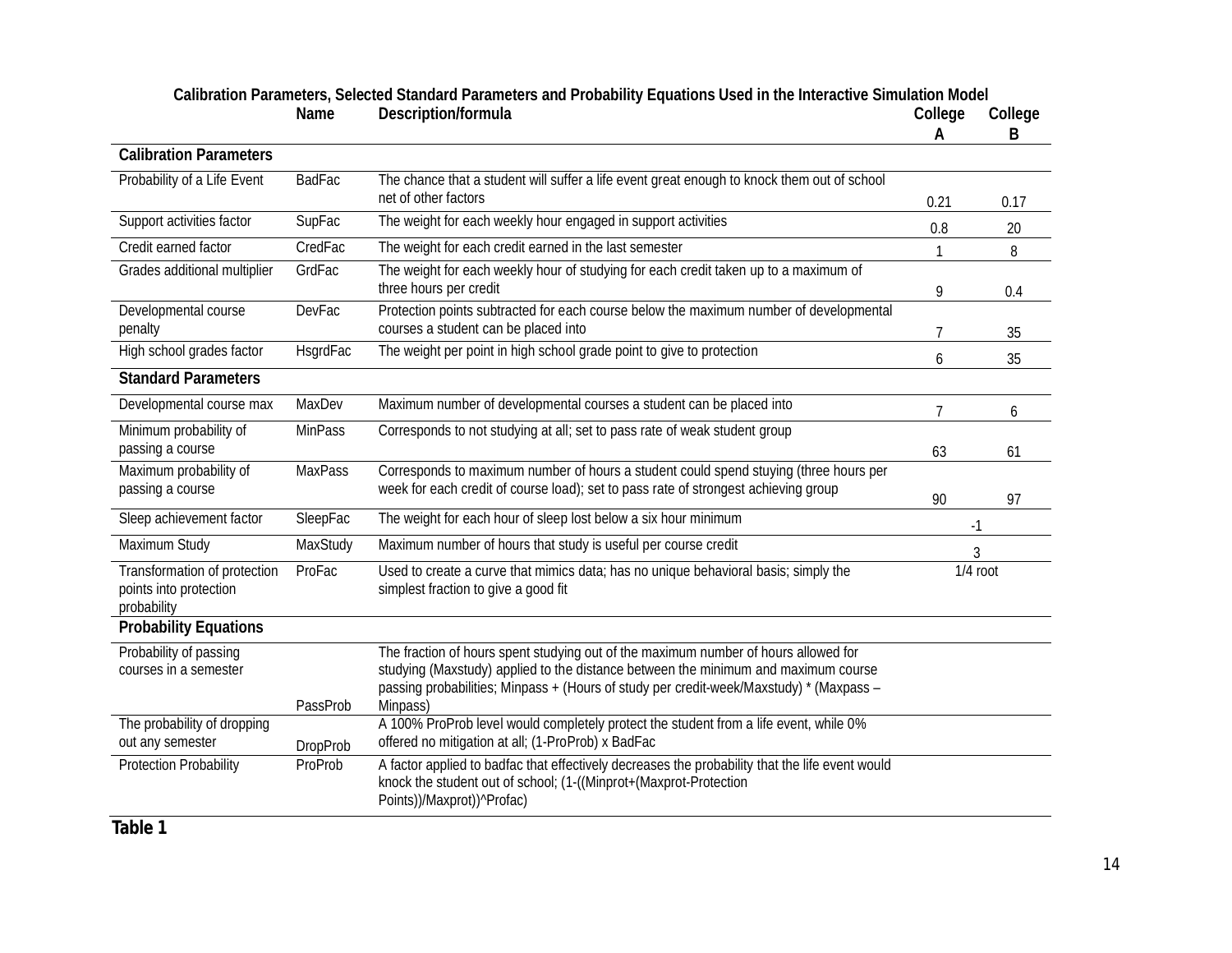**Protection Points** 

The formula for all semesters after the first was:

Protection points =

- the previous semester's protection points
- + the number of hours studying per hour of credit hours taken (up to a maximum) x Grdfac
- + the number of credits earned in the previous semester x Credfac
- + the number of hours in support activities (up to a maximum) x Supfac
- the number of hours of sleep (below a minimum) x Sleepfac

Thus, protection from dropping out increases each semester by studying, earning credits in the previous semester and engaging in support activities. Protection decreases by sleeping less than a minimum. In general, protection points grow each semester the student is enrolled.

Studying has a double impact in that the probability of passing a course increases with studying, and thus gaining credits is also affected by the number of hours of studying. Thus, studying hits the protection points formula once directly and then again in the following semester when the number of credits gained from the previous semester enters the formula.

In the first semester initial protection points are entirely determined by the high school grade point average and the number of developmental courses required. A student who places in the lowest level of math and reading (each having two levels), for example, will need to pass out of four developmental courses before being allowed in all college-level entry courses.

The formula for determining protection points in the first semester is:

=(Maxdev-the number of required developmental courses) x Devfac

- +high school GPA (0.00 to 4.00) x Hsgrdfac
- +1

At College A, a student may test into a maximum of seven developmental courses (MaxDev), including placement into ESL courses. Thus, if the student needs the maximum of seven developmental courses, the student has no added protection points. For each course below the maximum, the student gains protection points equal to DevFac.

The high school grade point factor is HsgrdFac. A student coming with a high school GPA of 4.00 has additional protection points equal to four times HsgrdFac.

# **Probability of Passing a Course**

In a decision theoretic framework, the probability of passing a course (PassProb) times the number of credits for the course gives the average passing value. In the model when running in "typical" mode, for example, the "average student" taking 12 credits with a 75% chance of passing would gain 9 credits. Running in individual mode, however, an individual student with a 75% chance of passing would, using random numbers, pass each course on 75% of the runs: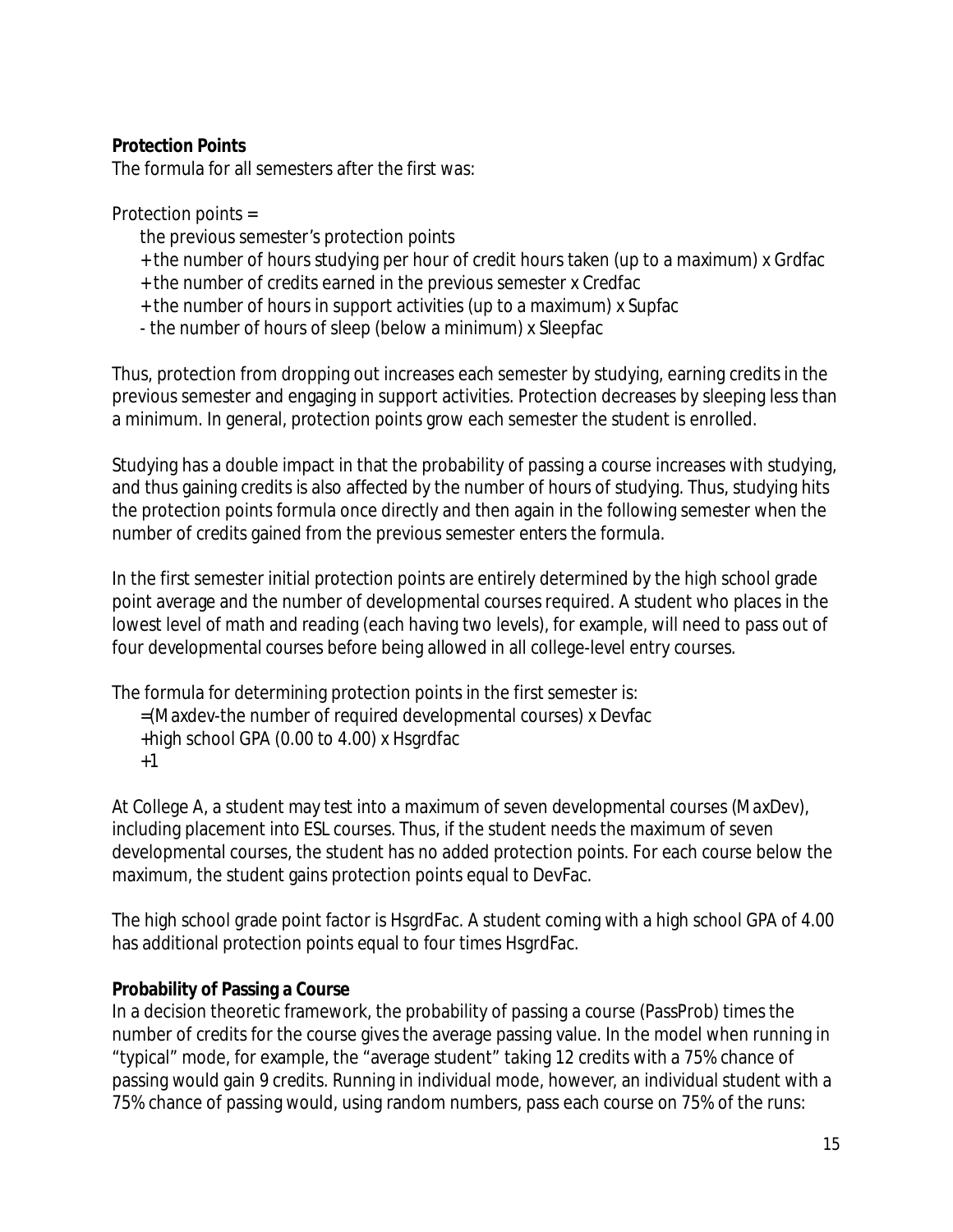sometimes passing and sometimes failing. In individual mode, a student only earns credits when the random number comes up favorably.

In the model the current parameter for the maximum number of hours spent studying per week per credit of course load is three (MaxStudy). The cut-off is abrupt. The gain in probability of passing a course for each increase in time spent is linear, until the maximum is reached when there is no further gain. That is, going from 8 hours of studying to 9 hours per week for a threecredit course produces some increase in the probability of passing a course. Whereas, going from 9 to 10 hours does not.

Also, using data on average pass course rates for low and high GPA students, the minimum probability of passing a course was set to 63% (MinPass) for zero studying and the maximum to 90% (MaxPass) for College A. For College B, these were 61% and 97%, respectively.

# **Lifetime Earnings**

By adding a calculation of lifetime earnings based on outcomes to the model, the game produces a concrete focal point for students. Lifetime earnings are determined by educational attainment and the probable number of years at each attainment level. Hourly wages while enrolled in college are also added into the lifetime total. Inflation was assumed to equal salary growth. Thus, future earnings were not discounted. The average student age was assumed to allow 43 years of earnings from entry into college.

Average yearly income by educational attainment was taken from U.S. Census Bureau data (2009). Annual income for "some college" is \$46,168, for associate's degree is \$48,534 and for bachelor's degree was \$71,044.

Based on a study of the graduation rates of out-transfer students at College A (Zhu & Gau, 2009), 55% of graduates transfer to another college and 54% of these post-associate's degree transfers earn a baccalaureate degree. On the other hand, 48% of students who transfer before receiving their degree from College A earned a baccalaureate.

These parameters interact with the probabilities of graduation, dropping out and transfer to determine lifetime earnings. The higher the probability of dropping out, the lower will be the probability of earning a degree, as well as a higher degree. This lowers the probable number of years of earning at a higher rate. If a student is able to work more hours without lowering time for studying or seeking advice, then lifetime earnings goes up slightly.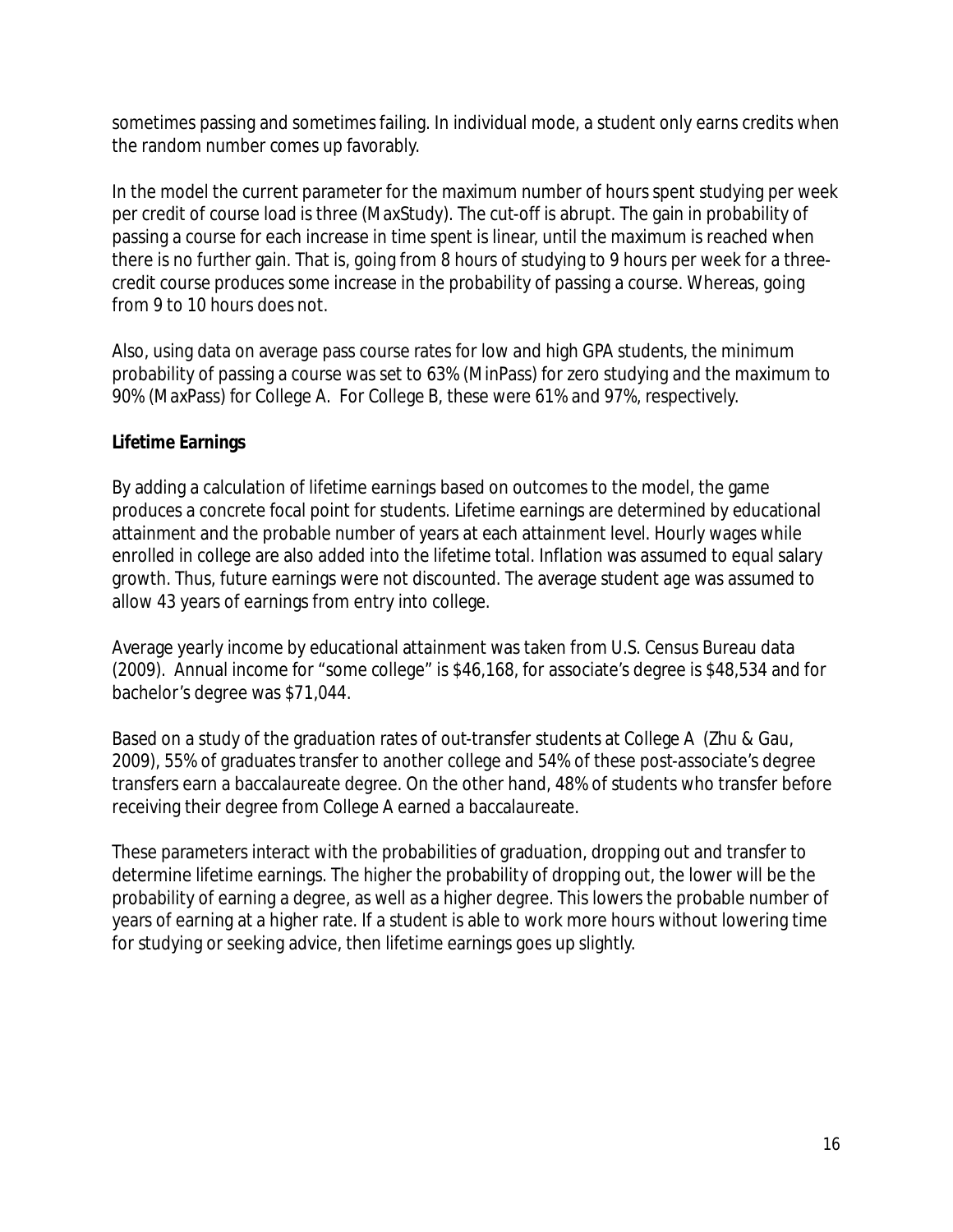# **Model Calibration**

 $\overline{a}$ 

The model was calibrated against the drop-out probabilities shown in Figure  $7<sup>3</sup>$  The goal of the calibration was to duplicate the probabilities for all three groups in Figure 7 using the same set of parameters for all three achievement groups. The parameters also had to produce a probable graduation point in eight semesters, including one semester of stop-out and one change of major in the second semester for the average student. Average students took credit loads similar to average College A students: six three-credit courses in the first two semesters, then a stop-out semester, then two more six-course semesters, followed by a five-course semester, and then continuing with three-course semesters to graduation. The average student needs two developmental courses and has a high school GPA of 2.50. The student does not work during the first two semesters, but begins full-time work during the stop-out semester, drops to 30 hours one semester after returning to school, but then goes back to full-time for the rest of his academic career. This student has time to study one hour per week for each course credit during the first two semesters, but does not study outside of class after that. The student begins with one hour in the first semester, and then increases to in two hours per week of participation in support activities until graduation.

The strong students' simulation was set to match the characteristics of students who left College A with a GPA 3.0 or higher. These students graduated after four semesters, do not change majors, do not stop out and do not work. Strong students have no developmental course needs and have a 3.75 GPA in high school. Simulated strong students take five courses each semester until graduation. They also study the maximum number of hours. Simulated strong students participate in developmental activities at the maximum ten hours per week.

The weak student simulation was set to match the characteristics of students who left college with a GPA below 2.50. These students entered with maximum developmental course requirements and the lowest possible high school GPA. These students worked 30 hours per week in the first two semesters and 40 hours in all following semesters. These students took a low course load and stopped out several times in the following course taking pattern over the twelve semesters: 3, 2, 0, 3, 2, 0, 2, 2, 0, 2, 2, 2. These students did not study outside of class, changed major in the fifth semester, and participated in two hours per week of developmental activities in the first semester, one in the second semester and none in the following semesters. These students, even if they did not drop out or transfer early, did not earn enough credits to graduate in twelve semesters.

Because our data indicated that even students who had earned 45 or more credits had a higher than 10% probability of dropping out, we felt that the rate of a strong negative life event had to be between 15% and 20% per semester.

During final calibration the probability of a bad life event affected the height of the curves, the factors for the initial semester (Devfac and Hsgrdfac) affected the starting point of the curves,

<sup>&</sup>lt;sup>3</sup> Figures presented here are from College A. Appropriate adjustments were made to those for College B according to descriptive statistics collected from that college and are presented in Table 1.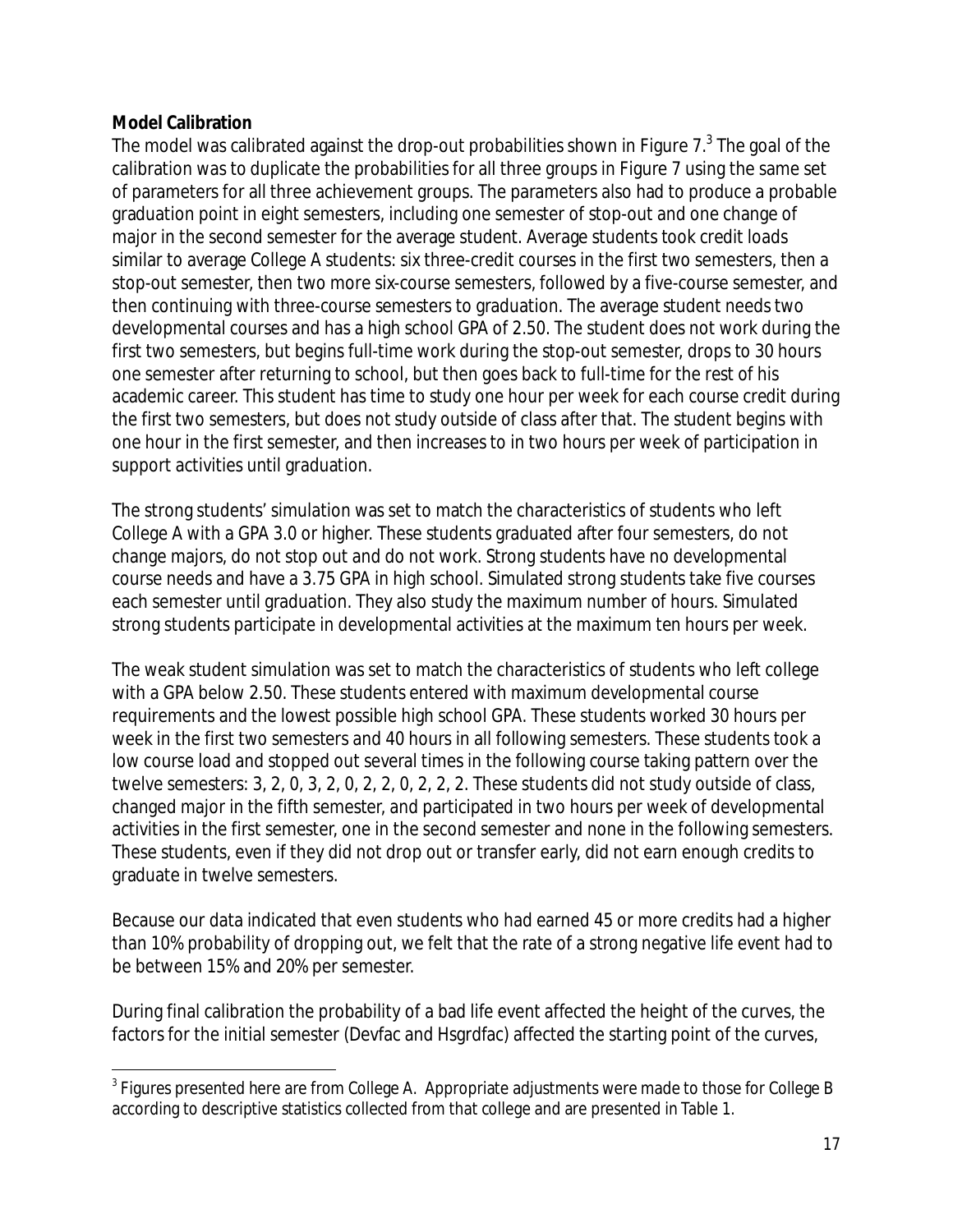and the exponential in the protection probability equation (Profac) affected the shape of the curves. The factors involved in setting protection points (Supfac, Credfac, Grdfac, and Sleepfac) helped differentiate the three cases, but made only minor differences in the shape of the curves, and, because of the complexity of the grade relationships, sometimes had a counterintuitive effect on drop-out probabilities.

The match between the actual probabilities and those generated by the model for College A are shown in Figure 10 and those for College B in Figure 11. The model does quite well in matching the drop-out probabilities for all but the better students in their initial semesters. The sum of the squares of the differences of the decimal probabilities between the actual data for the 2004 cohort and the model predictions for all three lines has been under .02 for both colleges. The flaw in the model for the higher GPA students seems to be that differences in high school GPA and number of developmental courses required between high GPA students and the average student are too small to predict the initial actual low probability of dropping out of high GPA students.

This is clearly a flaw in data, rather than a model flaw. Until students actually begin to accumulate credits and college grades, we have little to go on that can help us predict the low probability of dropping out of students who go on to earn high GPAs.



Figure 10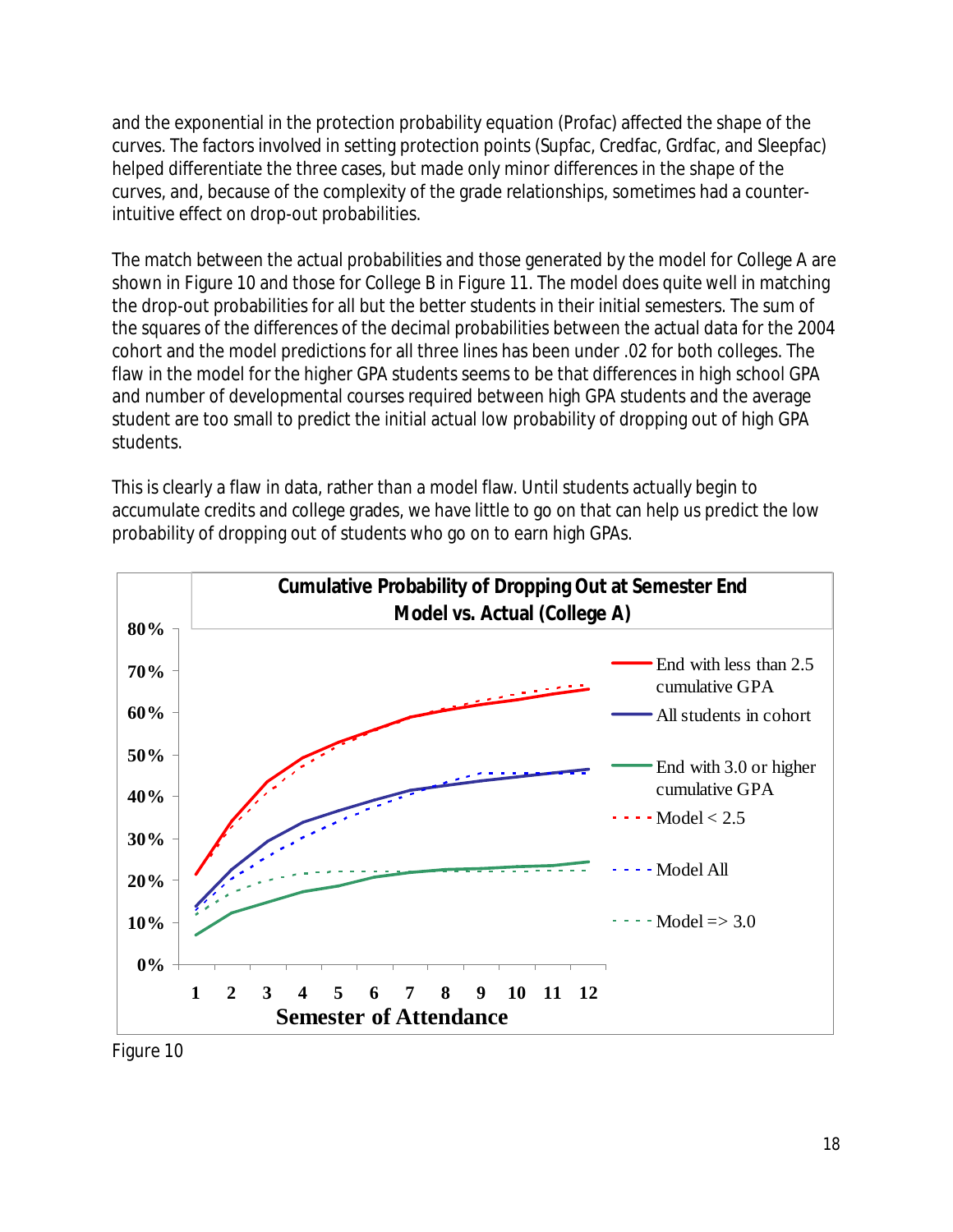

Figure 11

# **Discussion**

While we have come close to matching the actual drop-out behaviors of separate cohorts of associate degree cohorts at two different colleges with the model, we have not exactly matched. It seems that an exact match would require more information to differentiate high performance students from average students in their first semester.

The next step in this work will be to test whether "playing" with the model will help students make better decisions about allocating their time and, thus, help them stay in school. We are currently in the planning stages for a unit to be piloted among students in academic assistance programs.